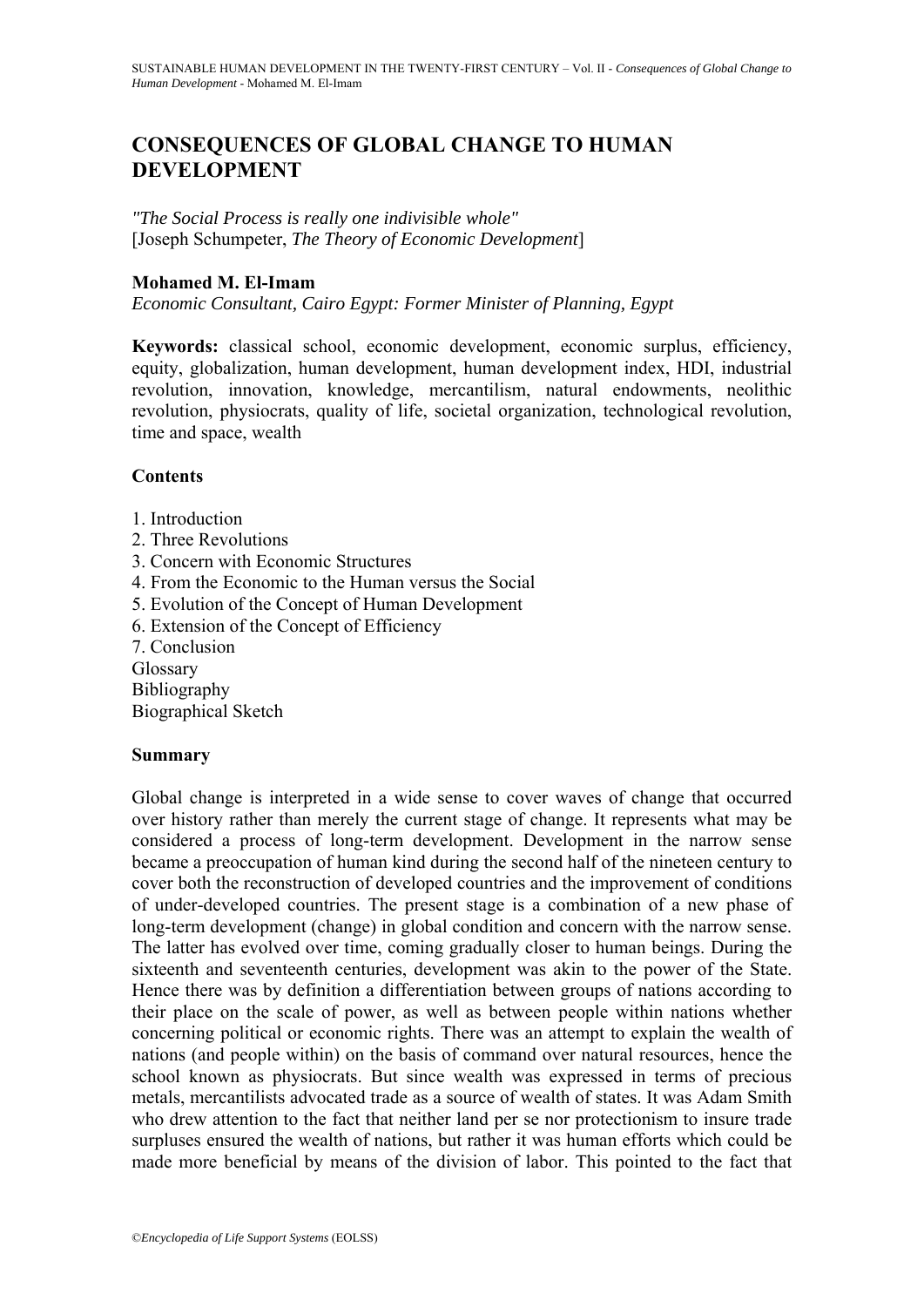wealth belongs to nations at large rather than to the State, and the concept of (political) economy steadily grew with the works of what became known as classical economists. Distinction was made between efforts of entrepreneurs and those of labor. While the earnings of the former were considered as an addition in terms of profits, the wages of the latter were on the debit side as costs. The profit maximization concept worked for the expansion of the economy, which called for wages being at a minimum defined by subsistence requirements. Though the benefits of economic activity accrue to human beings, there was no direct recognition of the need to realize the well-being of all groups of people. It was the development of the economy which was at stake, rather than of people comprising the whole nation. Eventually factors working for the expansion of the economy would come to a standstill, and a state of stagnation or a stationary state takes over. Two implications are evident: the supremacy of the economy over people, and the eventual dwindling of the factors working for its development. Rather than development, experience showed that strong cyclical variations took over, and concern was directed to explanation of cycles rather than development.

After the Second World War growth became a preoccupation of more advanced economies, while development meant for the rest removal of factors responsible for underdevelopment, and applying measures to set the development process in motion. So long as external factors, especially those created by colonialism or resulting from dependency due to unequal international relationships, were held responsible, solutions were sought in rectifying these relationships. Soon it became evident that this is a necessary but not sufficient condition. Development has to emerge from within and to be undertaken by people, provided the benefits accrue to them. This calls for their participation irrespective of their situation in the production system, with implications for the social and political systems. With the precipitation of the pace of the current technological revolution two major changes in thinking are taking place. The first is the emergence of knowledge as an additional factor of production, whose impact is a function of new additions to the stock of knowledge rather than the mere size of that stock. The second is the enhanced role of the human element, both as contributor to knowledge and as a beneficiary. At the same time there is a growing concern with the healthy conditions of the economy, irrespective of adverse social effects entailed. There is need to expand the outlook to the laws governing the performance of the economy, to those governing all aspects of human life, and going beyond the rectification of the economic structure to realize an overall equitable societal organization or social capital. The concept of efficiency, so far confined to the economic sphere, has to be extended to a composite societal efficiency. Measures have to be taken to improve people's contributive capabilities, as well as their range of choices.

# **1. Introduction**

The process of global change is not a new phenomenon as is often assumed. What we live now is one phase of a series of global changes that have affected conditions of human life since the early days of history. Phases of change are usually characterized by differences in the economic life, mainly through changes of the role played by various factors of production and the pattern of the production function. The change over history occurred in a series of revolutionary shifts associated with a gradual increase of the role played by human beings. Thus at the beginning it was nature that led the way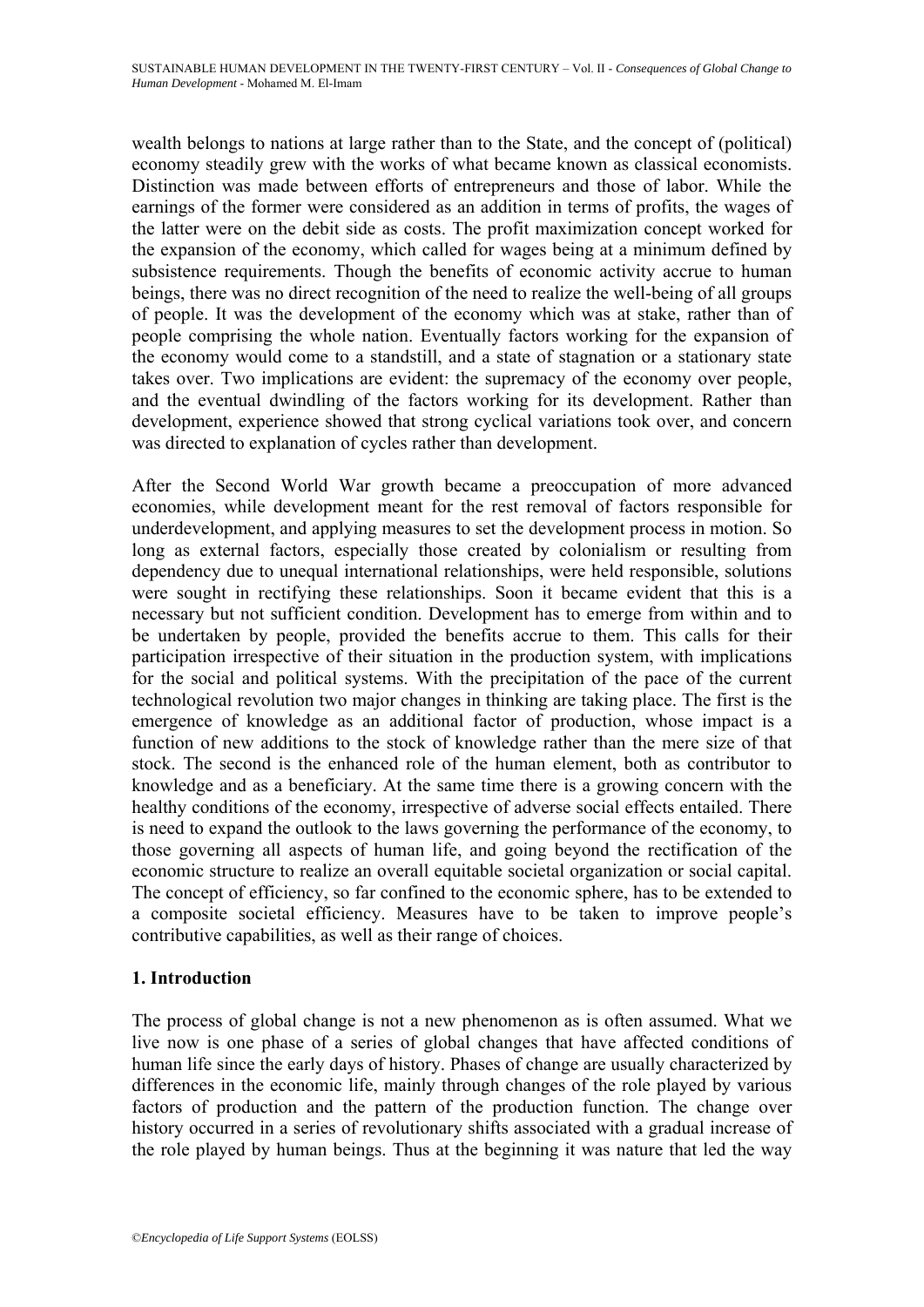and determined the fate of people, both in their daily lives and in the satisfaction of their needs, and determined the structure of relations between groups of people living in different natural environments. With the emergence of more sophisticated activities of trade and manufacturing, the dominant role shifted to the factor capital, and with it the social change occurred through transfer of power from landlords to capitalists. What we witness at present is a new, third wave in which the factor knowledge is taking over, and has the characteristic that it is much closer to human beings, being accessible by any person, and capable of growth as a result of the contribution by anyone.

This process of change represents a type of development that has fundamental impacts on the economic, social and political life of people, spreading from one part of the world to the other. The present stage is characterized by universality due to the technological revolution especially in the fields of information and telecommunications. Further, the loosening of the dominance of location which was imposed by the factor nature, due to the transfer of leadership to the factor capital, has eventually created interest in development in the narrow sense, since possession of capital was limited by capabilities to produce and exchange. Economic development drew attention after the Second World War, consequent to the wide changes in political and social orders created by the big wave of independence which ended the tying up of the fates of many nations, to their limited natural resources. Literature on the subject searched for its roots in the classical economic school that was tailored to the needs of running economic conditions in already developed countries. A similar attempt is currently made to readjust conditions in developing countries to the requirements decided by the technological revolution, guided by the experience of more advanced countries.

Thus we have reached a stage where the current wave of global change is contributing to both long-term development, which defines the stage of change itself, and to medium-term development, which involves adaptation to the long-term one. Further, we are for the first time becoming aware of the specificity of human development, while at the same time being driven more towards economic development. We have to dig into the history of development in general to register points of conformity and disparity of the two types. A scrutiny of the process of development indicates that it is societal organization, rather than merely the economic structure, that is relevant to the interpretation of development. This emphasizes the interrelationships between the various aspects of human development. The claim that economics provides the solid basis for development through the concept of "efficiency", which insinuates that other dimensions, especially the social, are "soft", is found to be misleading. There is need to develop a comprehensive societal concept that ties up the economic to the other dimensions.

# **2. Three Revolutions**

Anthropologists defined landmarks in the history of mankind, which distinguished three revolutionary stages in development. The *Neolithic Revolution* took place in the later part of the Stone Age when mankind started to manage nature's properties and to minimize its hazards. People moved from social systems based on hunting and gathering to more complex communities that depended on agriculture and the domestication of animals, besides extraction of minerals. The raw state of products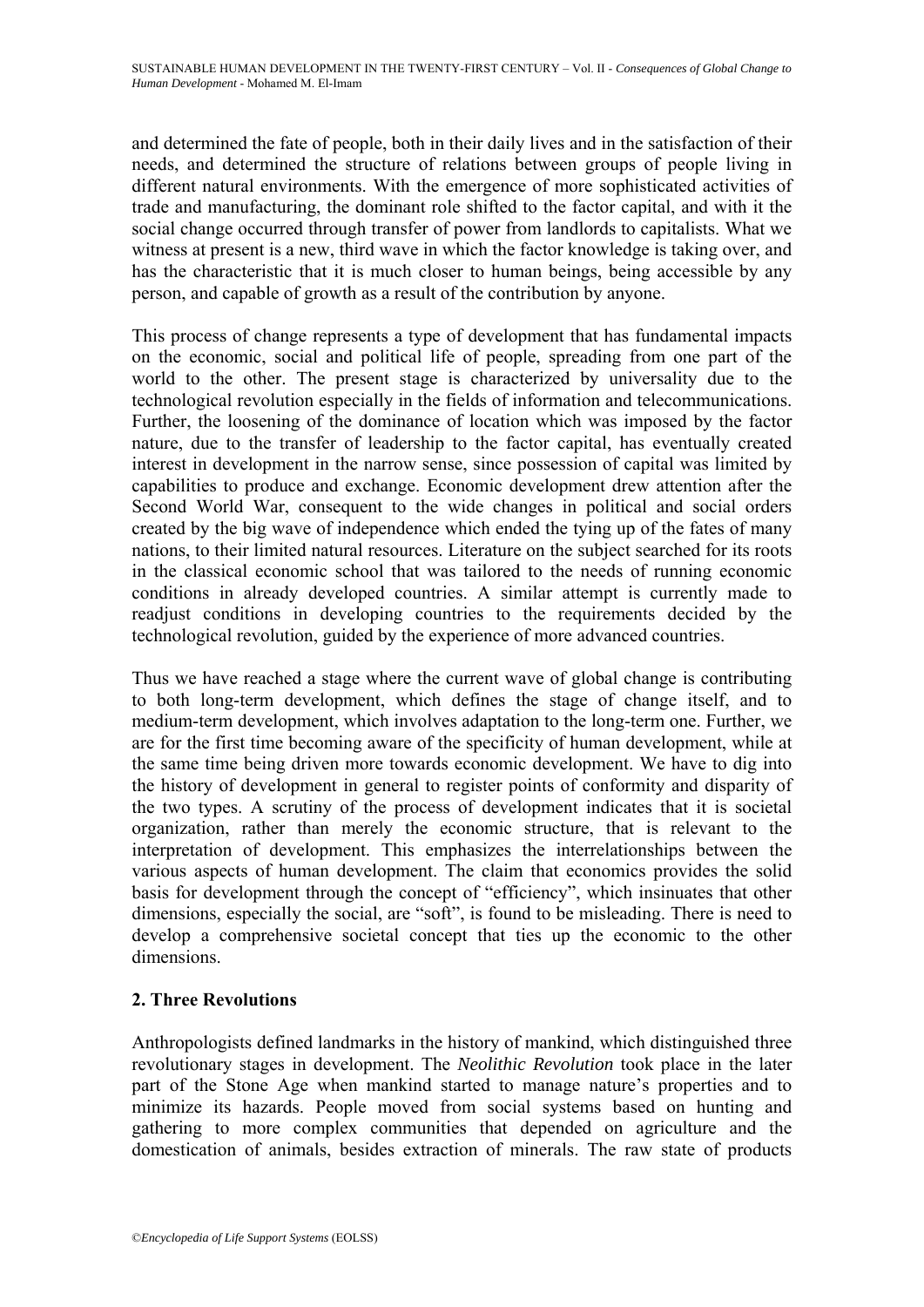called for processing them, mainly by means of manual treatment, hence the term "manufacture". Further, differences in outputs called for their exchange, hence the need for trade. Both help to provide people with means of satisfying needs that could not be met by direct use of their own natural resources. The main determinant of the wealth of societies was natural endowments. The second big leap took the shape of the *Industrial Revolution* which originated in England during the second half of the eighteenth century and spread from there to other parts of Europe and the rest of the world during the two following centuries. Five types of change took place simultaneously: The first is the emergence of new types of economic activity, hence the multiplicity of new products, and the complexity of constituents of standards of living. The second is establishment of the fundamental role of physical capital in the form of machinery that defined the skills that should be acquired by workers who operated it, and drew attention to the concept of productivity of both labor and capital. The issue of employment and wages became a problem which gradually gained more importance. The third is the fact that capital is itself a product of economic activities; hence progress depended more on human endeavor than natural endowments. The production paradigm became dynamic with current production being a function of previous production. The fourth is that the concentration of human agglomerations was delinked from the norms defined by nature, and followed capital to urban centers. The fifth was that time became more manageable by human action, which eventually conveyed a larger degree of precision on human actions.

The present *Technological Revolution* initiated a third stage conducted by deep changes in knowledge through "R&D, Research and Development". Some authors consider that what is happening today is a precipitation of the speed and magnitude of occurrence of phenomena that started a long time ago, producing simultaneity and impulsiveness of changes in familiar phenomena, that bring them to some sort of a climax. Other authors call it a "Third Wave" to indicate that a new pattern is in the making, and that some rationale can be given as an explanation. More recently the term "globalization" emerged as a catchall term that asserts the extent of the process, leaving much to be said about its contents. Anticipating the third revolution, economists expected expansion in services sectors. Thus Colin Clark (1957, p, 402) stated that "as time goes on and communities become more economically advanced, the numbers engaged in agriculture tend to decline relative to the numbers in manufacture, which in turn decline relative to the numbers engaged in services". Rates of wages move in line with this shift. At the beginning, adjacency of people was a condition for the development of several types of services. The pronounced shift towards services occurred as a result of the new shape they took as a result of the revolution that occurred in information and communications. Benefits from services were strengthened by the development of good government, which paid direct attention to the welfare of the people, rather than the power of the State and its command over economic resources. The third revolution is not confined to putting emphasis on service sectors, but is also introducing marked changes in the techniques of production of all other sectors, creating what is called the "new economy", covering both modern agriculture and industry. The change is an expression of the emergence of a distinct factor of production, namely knowledge, which is not only altering traditional production functions, but is also embodied as software within the hardware of the factor capital. Knowledge is the closest factor of production to human beings, and reshapes their qualities both as workers and managers, as well as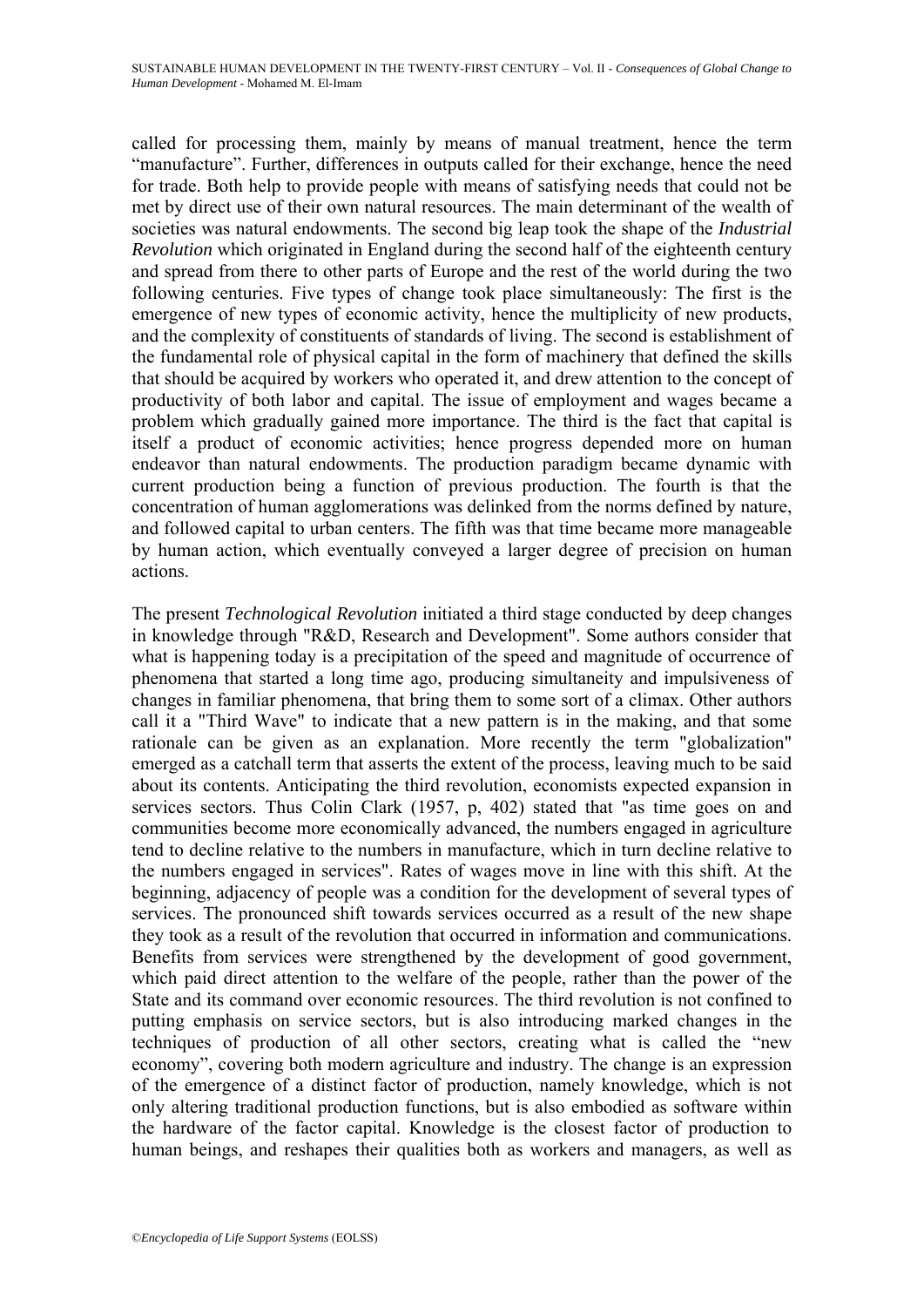consumers. Quality of life is changing in a manner showing great disparities with traditional norms of life, and the resulting "quality of people" is a condition for the realization of an advanced stage of development.

The changes caused by the consecutive revolutions also brought changes in the location of control over resources involved in production, and of the possession of its outputs, i.e. shifts in the distribution of wealth and income. The move from the first to the second revolution not only led to a movement of people from rural to urban areas, with differing social fabrics; it also shifted domination over major sources of wealth, from land and landowners to manufactured resources accumulated in the shape of capital, which rapidly concentrated in the hands of a few owners, while the share of labor in society's output remained tied to its reproduction requirements. The role of the human factor was heavily influenced by the needs to expand production rather than to equal entitlement to proceeds of production. It was recognized that expanded production is a requisite of increasing the means of satisfying improvements in levels of living. But the emphasis remained focused on the production structure rather than on humans per se.

In the meantime time and space assumed new patterns that eventually led to a reversal of traditional ones, with impacts on human societies that are significant to their development. With the emergence of modern manufacturing industry, time and space changed in a dramatic manner. Population became more densely concentrated in new urban centers, discipline replaced the erratic behavior of nature, and the elementary unit of time relevant to human activities became much smaller, while their output became more precise. Development became closely related to the rate of expansion per unit of time of the economy, relating to the space occupied by a given society. With the advent of the third revolution people have come to comprehend the length of time that ranges from millions of light years to the femtosecond (one millionth of one billionth of a second), and conceive the contents of changes that could occur in each, and within the spectra of periods in between. By reducing time drastically the third revolution helped cover space all over the world, making it "a big village". Means of transportation became so quick as to enable human beings to move swiftly to any place on the globe or even the universe, but at the same time communications have considerably reduced the need for moving around physically to fulfill many tasks required by involvement in productive activities or in satisfaction of certain human needs. Time became in many cases a substitute for space itself, in the sense that many human interactions are covered through reduced time rather than by actual movement over distant space. Both consumer and producer services that necessitated adjacency of both supplier and user could be performed at long distance. This applies not only to (absent) landowners and capitalists, but also to several categories of labor. The efficiency of human beings is gaining in importance and represents an extension of the productivity concept, which had been confined so far to the elementary components of economic activity. A human being has not only to be highly productive; but has also to be a more competent consumer. He/she has to be considered as an integrated system, and not simply as an element of distinct production and consumption variates involved in the process of development.

# **3. Concern with Economic Structures**

With the development of modern nationalism during the sixteenth century, three major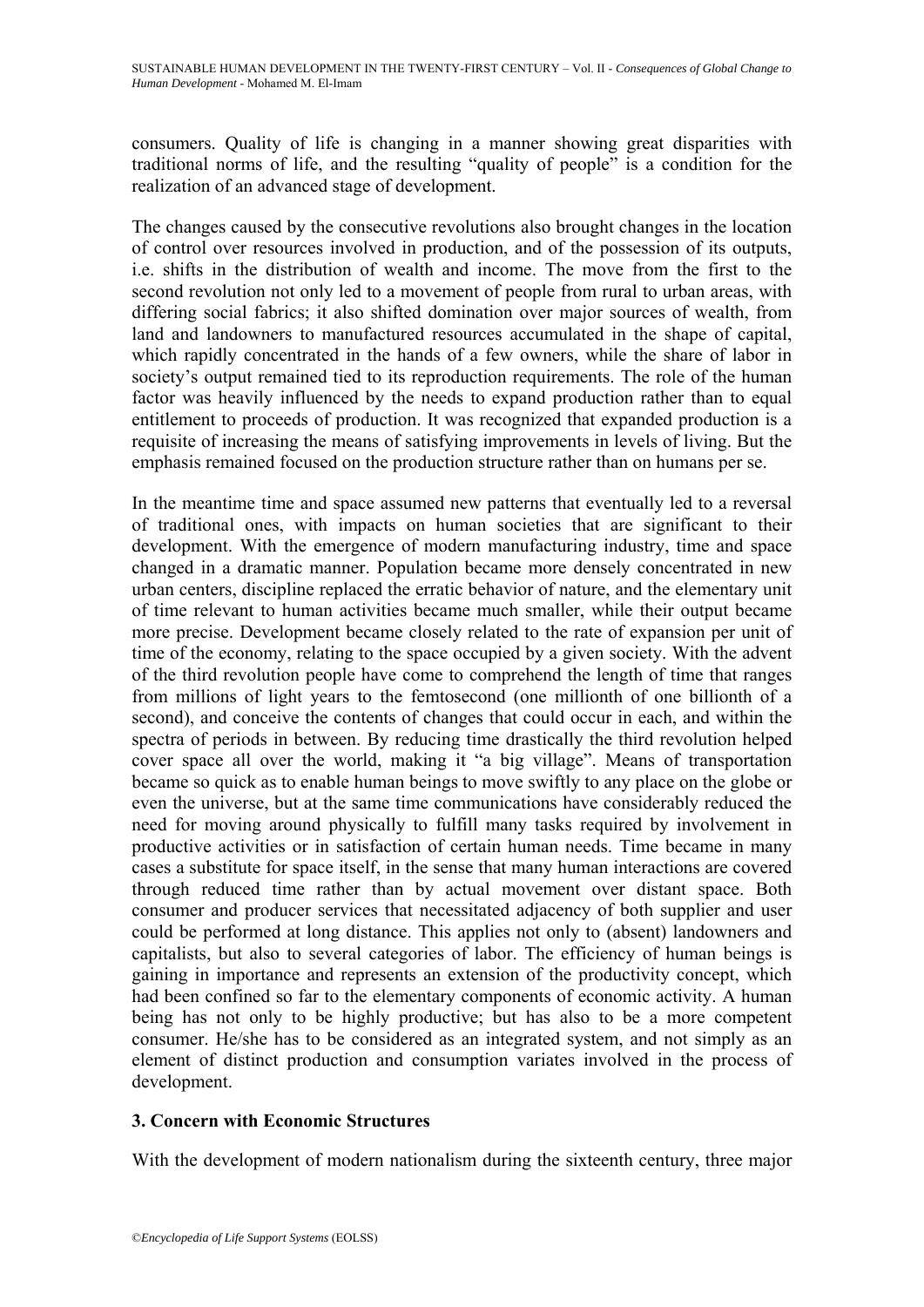issues attracted attention. The first was the form of government in the national state. The second was the means to increase its wealth and power. The third was the role of the individual in society and government. Up to that time, rulers possessed nobility derived from the claim that they were God's agents, which provided them with command over commoners; hence inequality was taken for granted. The debate, essentially in Great Britain, culminated in the creation of parliamentary democracy, which gave commoners a limited share in running national affairs, while still leaving power in the hands of elites. Natural endowments of arable land and mineral resources determined the fortunes of those who happened to live within reach. Since precious metals provided a store of value free from the locational condition, countries like Spain sought them through exploiting gold and silver mines in the New World, while others sought to obtain them through trade for products of natural wealth, which led to the prevalence of "Mercantilism" in Western Europe from the sixteenth century through the early eighteenth century. The previously quoted statement by Colin Clark was based on a statement by Sir William Petty in 1691 that "there is much more to be gained by *Manufacture* than by *Husbandry*; and by *Merchandise* than by *Manufacture*". Selling more merchandise to foreigners than a country bought from them compelled them to cover the balance by shipping gold and silver. Rulers of the recipient countries could use such riches to mobilize troops, build up fleets and buy weapons, uniforms, and food to supply the soldiers and sailors, including mercenaries required to fight the colonial wars that helped to add to the nation's wealth and power. This called for a protective foreign trade policy, while citizens ensured the competitiveness of the country in international trade through accepting low wages for their labor. People had to grow in number, and their children had to go earlier into work, to provide the necessary civilian labor and armed forces. Neither the individual nor the society was relevant to the concept of development, which was interpreted as the improvement of the conditions of the State and strengthening of its external power.

"Physiocracy" expressed discontent with mercantilism, and claimed that all wealth originates in agriculture by farmers and flows from them to other groups through trade. This school was mainly concentrated in France during the second half of the eighteenth century, and was led by François Quesnay, a French physician at the royal court of King Louis XV, who expressed the manner of the flow of wealth within the economy by means of the *Tableau économique* which was a crude forerunner of the twentiethcentury national income accounting. Physiocrats considered that farmers were the main contributors to wealth, and held a negative outlook towards landowners and the State. The latter had to be content with taxing landowners by a single direct tax levied on the land, as the source of its revenue. To ensure an unobstructed flow of wealth physiocrats opted for free trade and laissez-faire, and paved the way for arguments favoring free markets, rather than the protective outlook of mercantilism; they were mainly interested in the working of the economic structure, rather than the power of the State. That set the tune for the "classical school" that soon took over in Great Britain under the leadership of Adam Smith (1723-1790), by means of his famous *An Inquiry into the Nature and Causes of the Wealth of Nations* (1776).

Smith ascribed the creation of wealth to human endeavor rather than natural resources, and its expansion to "division of labor", which required capital accumulation. He advocated private property and called for limiting the economic role of government,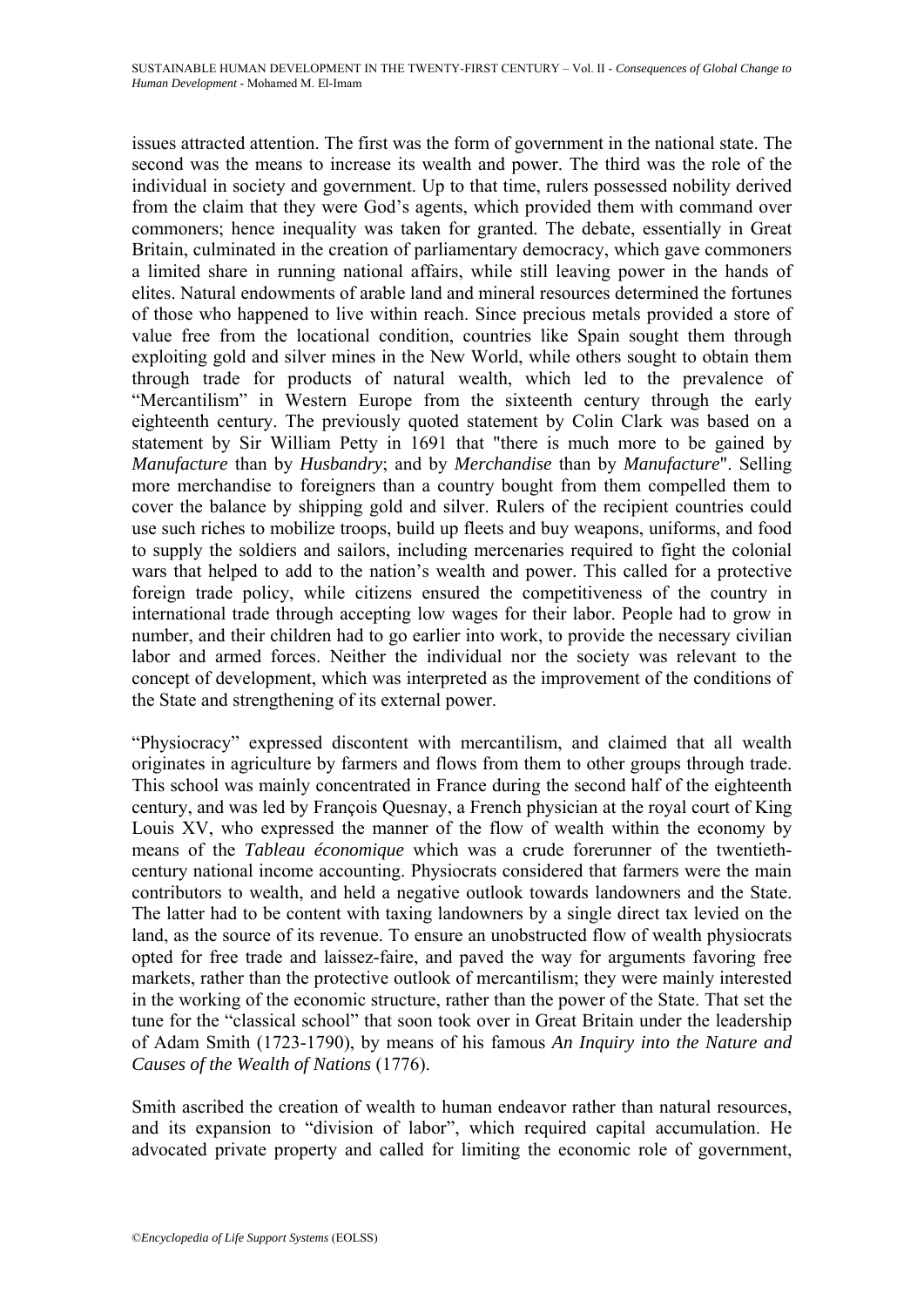recommending competition and the "invisible hand" of free markets as the basis for the economic structure. This gained acceptance with the emergence of the industrial revolution, especially in the British textiles industry. Further, he emphasized the expansion of markets, including external markets in the Americas. To him this represented a final stage of a series of long-term developments by which communities moved from hunting to the pastoral, then agricultural, manufacturing and commercial stages. His concern with markets enabled him to broaden the scope of economics through concern with consumption and an interest in improving general standards of living, thus taking one step towards the satisfaction of the needs of human beings, and improving human conditions. But he stressed that the promotion of national prosperity required ensuring that individuals should follow their self-interest.

This was further supported by the work of the British philosopher Jeremy Bentham (1748-1852) who developed the doctrine of "utilitarianism". His work on *Morals and Legislation* (1789) emphasized the concept of "utility" producing happiness and pleasure, as a means to ascertain scientifically what was morally justifiable. The process of comparing pleasures and pains provided a basis for what is right, hence legal, that replaced theories of natural rights and natural law. To sum up, Smith's *Wealth of Nations* may be considered as a theory of steady progress. The division of labor enables larger output and larger capital stock, thus providing higher incomes that can sustain a larger population. This in turn means a wider market and more division of labor, leading to higher profits and hence savings leading to capital accumulation and further demand for labor, thus raising wage rates. But the increasing stock of capital reduces profits, and therefore limits further demand for labor. As the economy approaches full employment of its natural resources, the process halts and a "stationary state" is achieved, at lower rates of profits, wages and savings. In a sense this was an early concern with the concept of development that considered it as a feature of the economic structure rather than a change in social relations of human beings. Consumption by civilians was the main propeller rather than the demand by the State.

Robert Malthus (1766-1834) questioned in his famous *An Essay on the Principle of Population* (1798) Smith's claim that population growth may lead to economic progress. He claimed that population tends to increase faster than the supply of food available to satisfy its needs. If, as a result of excess availability of food, population grows at a faster rate, then famine, disease, and war would check population size. This provided the foundation for claims that wages had to keep in the long run close to the level of subsistence, which was accepted by his contemporary and friend David Ricardo (1772-1823), whose *The Principles of Political Economy and Taxation* (1817) initiated many of the basic elements of classical thinking. His labor theory of value stated that costs of production were determined by the amount of labor required to produce products, and wages were determined by the price of food, which in turn is determined by its labor cost, leading to an "iron law of wages" and a theory of the long-range distribution of wealth. He explained rent on the basis of relative land productivity, rather than it being attributed to farmers as the physiocrats asserted, and claimed that agriculture was eventually found to work under what became widely known as the "law of diminishing returns". This replaced Smith's concept of increase in returns based on division of labor employed with given amounts of land and capital. Under such conditions it was hardly conceivable to think of development through intensification of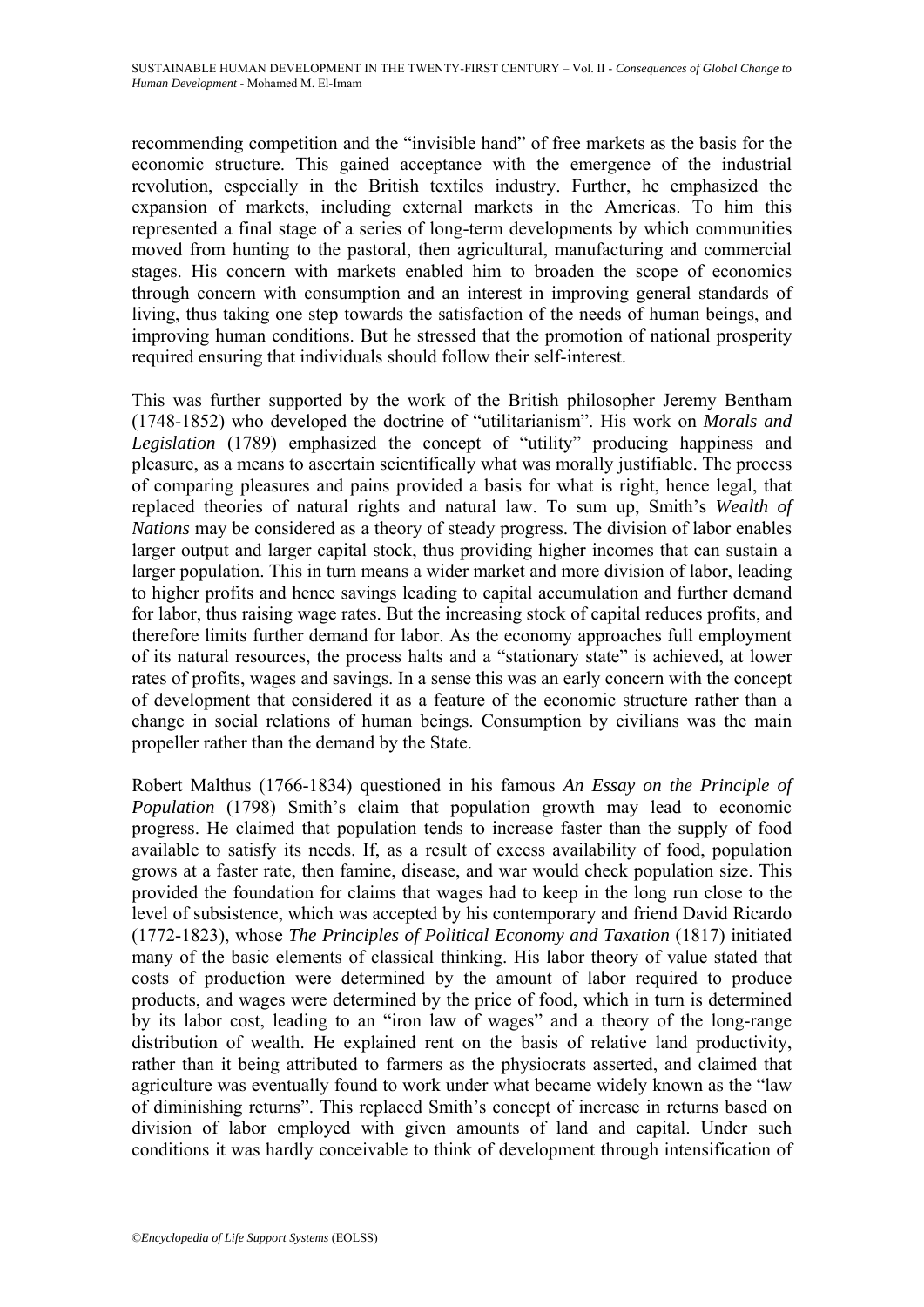efforts on the same area of land. In line with these thoughts he considered that the contribution of an economy to international trade was determined by its natural endowments, and that exchange occurred as a result of differences in relative wage costs. This provided the basis for the comparative cost theory of international trade. It followed that the lower the comparative wages were, the larger was the gain in trade. This again emphasized the development of the economy rather than that of individuals. The main force in the process of development was profits relative to wages. A rise in profits above zero encourages capitalists to save a portion of their incomes and allocate more to wage funds, thus raising wages beyond their minimum natural level. This increase is directed towards different items of consumption, leading to changes in the structure of demand and hence production. But workers assign part of the high wage rate to sustain more children, eventually increasing labor supply and reducing wage rates. Money wages may be high compared to initial levels since they have to cover higher costs of food, but they are nevertheless back to subsistence level. Since rent cashes the increase in food prices, money profits may remain the same, but fall in real terms, due to higher money costs and prices. The lower profit rates curtail the rate of capital accumulation, and the rate of growth of national income declines. Eventually the profit rate is too low to warrant any growth, and a stationary state is achieved, with no increase in capital or in population. Rents are high, the real wage is at its minimum, and the profit rate is near zero. Thus capital is a major factor in development, but in the long run wage and profit rates are at their minimum with higher population. This fairly expressed the classical view of development.

The next important contribution came in 1838 through the attempt by the French philosopher Auguste Comte to develop the discipline of Sociology as a new science that would apply methods of factual investigation proven successful in the physical sciences to discover laws of human society resembling the laws of nature. This was further developed by the British philosopher Herbert Spencer (1820-1903), who stressed in his *Social Statics* (1850) the importance of individual freedom and the inevitability of human progress. In *Principles of Psychology* (1855) he claimed that all organic matter originates in a unified state and that individual characteristics gradually develop through evolution. This was sharpened by reference to the natural selection principle developed by Charles Darwin in *Origin of Species by means of Natural Selection* (1859), and he asserted that the outcome of competition among human individuals and groups is "survival of the fittest". It was another economist, John Stuart Mill (1806-1873), who combined the Bentham utilitarian approach, the economics of Ricardo and the growing tendencies towards empiricism and collectivism. Although he is probably most famous for his essay "*On Liberty*" (1859), J. S. Mill's *Principles of Political Economy* (1848) remained the leading text on economics until the end of the nineteenth century. Thus the principles of utility, competition and selectivity combined to create a philosophy that defined the fate of the individual within a society through individual freedom. At the same time J. S. Mill took one long step towards socialist thinking of the pre-Marxian era, developed by the French social philosopher the Comte de Saint-Simon and the British reformer Robert Owen. Even though he claimed that without being based on competition, economics could hardly claim to be a science, he was also a reformer, and favored taxing inheritances heavily, and even allowed government a larger role in protecting children and improvement of conditions of the working class. His critical attitude towards business people led him even to favor worker ownership of factories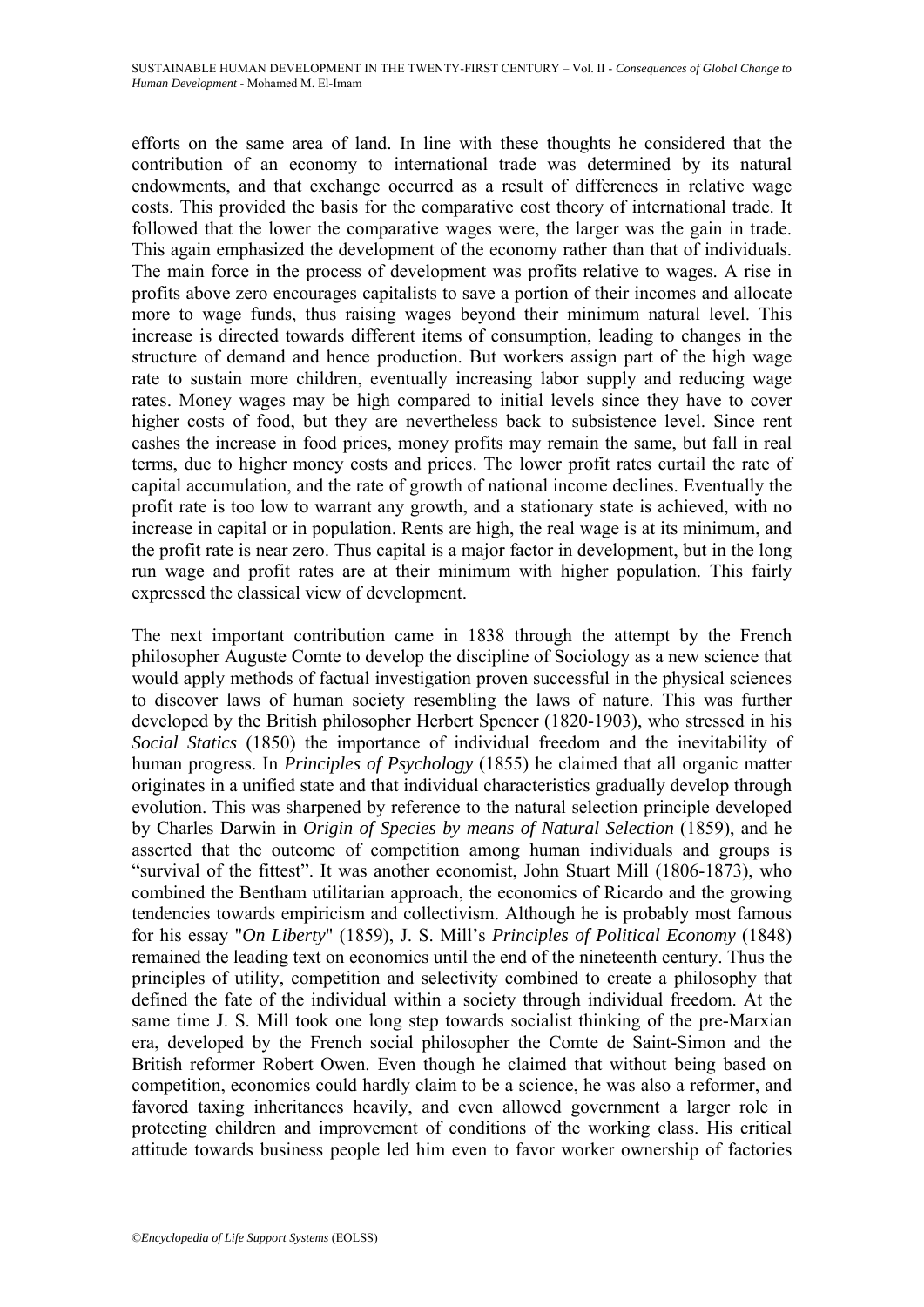address all members of the society.

#### **Utilitarianism:** The philosophy that actions are right if they tend to produce the  $CESS ALL THE 35 PAGES OF THIS CHAPTER,$ Vis[it: http://www.eolss.net/Eolss-sampleAllChapter.aspx](https://www.eolss.net/ebooklib/sc_cart.aspx?File=E6-60-04)

of production beyond what is acquired through intrinsic actual  $\sigma$ 

#### **Bibliography**

Amin, Samir (*ed*), 1990 *Delinking, Towards a Polycentric World*. (Translated by Michael Wolfers). London: Zed Books. 208 pp. [Develops the concept of delinking from the capitalist centers, in the light of recent global changes, and the growing tendency to a uni-polar world system]

 $\mathcal{X}=\mathcal{X}=\mathcal{X}=\mathcal{X}=\mathcal{X}=\mathcal{X}=\mathcal{X}=\mathcal{X}=\mathcal{X}=\mathcal{X}=\mathcal{X}=\mathcal{X}=\mathcal{X}=\mathcal{X}=\mathcal{X}=\mathcal{X}=\mathcal{X}=\mathcal{X}=\mathcal{X}=\mathcal{X}=\mathcal{X}=\mathcal{X}=\mathcal{X}=\mathcal{X}=\mathcal{X}=\mathcal{X}=\mathcal{X}=\mathcal{X}=\mathcal{X}=\mathcal{X}=\mathcal{X}=\mathcal{X}=\mathcal{X}=\mathcal{X}=\mathcal{X}=\mathcal{X}=\mathcal{X$ 

Amin, Samir, 1996 *Capitalism in the Age of Globalization: The Management of Contemporary Society*. St. Martin's Press, Inc. 158 pp. [Deals with the future of globalization, refuses the current uni-polar management of the global system, and visualizing attempts by each society to negotiate its suitable terms of interdependence with the rest of the global economy]

Askonas, Peter; and Stephen F. Frowen (*eds.*), 1997 *Welfare and Values. Challenging the culture of Unconcern*. London: St. Martin's Press, Inc. [A collection of essays addressing the ever-growing gap between the escalating costs of welfare to meet a wide range of social needs, and the available resources, stressing the need for combining economic analysis with political philosophy, moral reflection, and theological inquiry].

Banuri, Tariq; Goran Hyden; Calestous Juma; Marica Rivera, 1994. *Sustainable Human Development. From Concept to Operation: A Guide for the Practitioner*. A UNDP Discussion Paper. N.Y. 41 pp. [A work commissioned by UNDP to investigate the definition and operation of the SHD concept. In an attempt to combine the concepts of human and sustainable development into something new, the team develops and recommends a focus on social capital.]

Barro, Robert J., 1997. *Determinants of Economic Growth: A cross-country empirical study*. Cambridge: Massachusetts: The MIT Press. 120 pp. [Contains a survey of the research on the determinants of longrun growth from cross-country data, studies the interrelationship between growth and political freedom at different stages of growth, and the relationship with higher inflation]

Bryan, Lowell; and Farrell, Diana, 1996. *Market Unbound: Unleashing Global Capitalism*. Wiley, John and Sons, Incorporated. 268 pp. [Outlines how the global market came into being, why it is so powerful, and why it is so rapidly accelerating the globalization of the world's entire economy, and compelling prescription for adapting to the global marketplace of the twenty-first century. Indicates how to take advantage of the global capital revolution.] **FO** ACCESS ALL THE 35 **PAGES** OF THIS CHAPTER,<br>Visit, http://www.golss.net/Eolss-sampleAllChapter.aspx<br>Anim, Samil (ed.), 1990 Delivising. Towards a Polycentric World. (It<br>main of Life Support Support Support Support (Co

Chenery, Hollis, M. S. Ahluwalia, C. L. G. Bell, J. H. Duloy, and R. Jolly, 1974. *Redistribution with Growth*. New York: Oxford. University Press. [A study commissioned by the World Bank to explore the impact of redistribution measures, indicating that it is consistent with growth, contrary to many opposing arguments.]

Chenery, H.; and T. N. Srinivasan (*eds.*), 1995. *Handbook of Development Economics*. Amsterdam: Vol. 1. North Holland. (3rd reprint, 1988 edition). 872 pp. [Addresses the concept of economic development, its historical antecedents, alternative approaches to the study of economic development, and the structural transformation of economics. It concludes with a look at the role that human resources play in economic development.]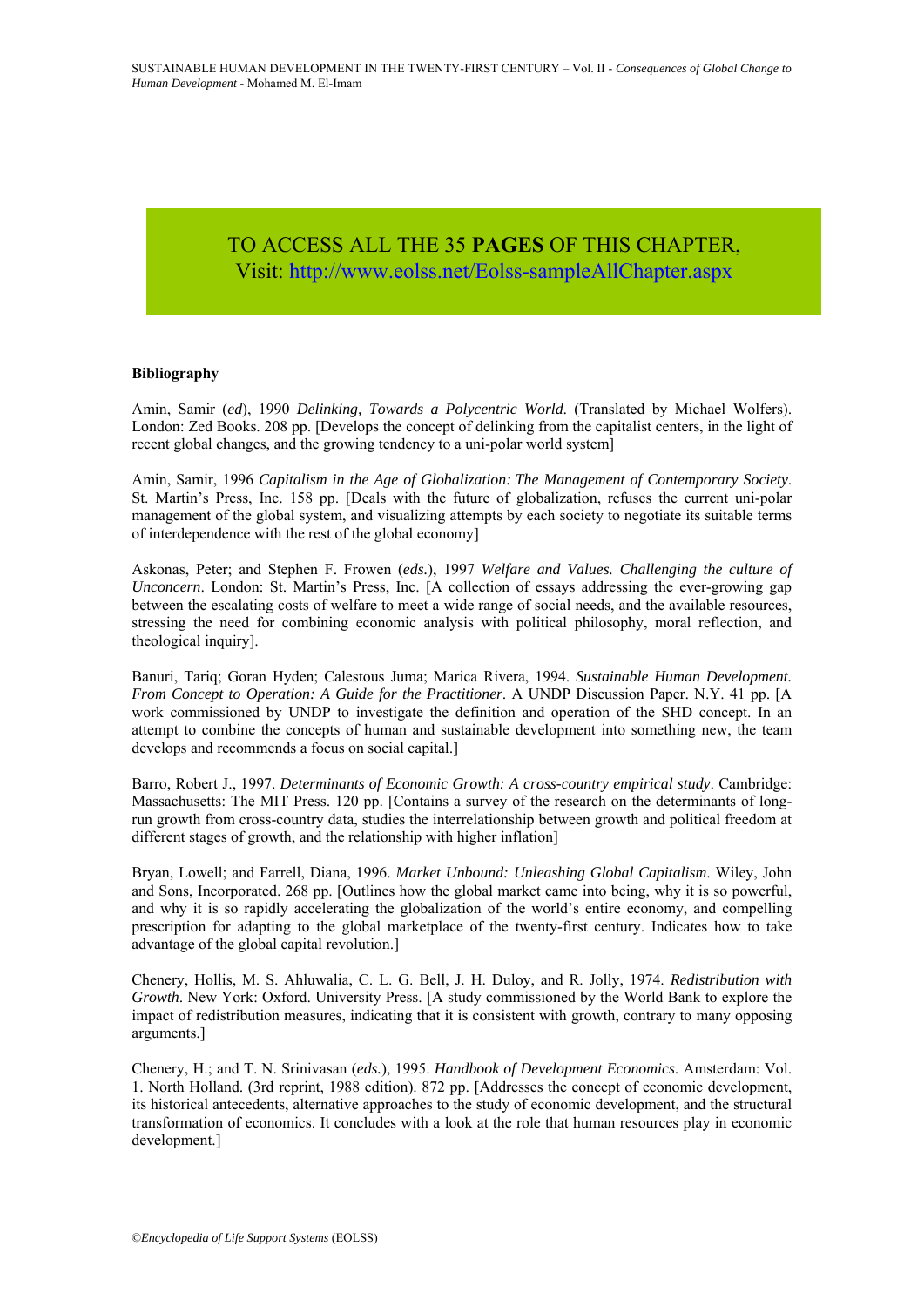Clark, Colin, 1957 *The Conditions of Economic Progress*. Third edition, New York: Macmillan and Co., St Martin's Press. 720 pp. [An early penetrating exercise in the analysis of real national product and relevant information for advanced as well as other countries. Provides some historical studies shedding light on long-term development. The author updated his study since the first 1940 edition.]

Commission on Global Governance, 1995. *Our Global Neighborhood. The Report of the Commission on Global Governance*. New York: Oxford University Press. 410 pp. [Explores new dangers, new problems and new challenges in the world of the twenty-first. century, suggests means for a safer and more equitable era, and proposals to promote the security of people and the planet, to manage the global economy, to reform the United Nations and to strengthen the rule of law world-wide.]

Cornia, Giovanni Andea; Richard Jolly; Nad Frances Stuart (*eds.*), 1987. *Adjustment with a Human Face: Protecting the Vulnerable and Promoting Growth*. New York: Oxford University Press, Incorporated. 340 pp. [A series of studies commissioned by UNICEF, representing the experiences of a number of countries that applied economic reform programs, with care given to the treatment of their adverse social implications, especially to children.]

Dasgupta, Biplab, 1998. *Structural Adjustment, Global Trade and the New Political Economy of Development*. London: Zed Books. St. Martin's Press, Inc. [Indicates the need for a new politics of development to face the profound, new changes in the global economy, noting that the rules of the game primarily reflect the interests of the rich and powerful countries of the North. Surveys the economic performance of the various regions of the South and indicates that reasons for the success of certain Asian economies run counter to so many of the policy prescriptions laid down by the West for the rest of the South.]

Dasgupta, Partha, and Ismail Serageldin, 1999. *Social capital: A multifaceted Perspective*, Washington, D.C.: The World Bank. 424 pp. [A number of studies that analyze the concept of social capital, its role in the creation of human capital, and implications for economic progress.]

Dierckxens, Wim, 2000 *The Limits of Capitalism; An Approach to Globalization without Neoliberalism*. (Translated by Jayne Hutchcroft). London, New York: Zed Books. [Analyses the globalization process from a third world perspective, indicating the limited logic of neoliberalism, and proposes a different and democratic way forward. Argues that the neo-liberal mindset cannot appreciate the differences between economic efficiency and vitality, or between productive and unproductive investment, and has no notion of the Common Good.]

El-Imam, M. M., 1995. "Social Dimensions in Human Development", pp. 105-168 in M. A. Al-Gabri and M. M. El-Imam, *Human development in the Arab World: Cultural and Social Dimensions* (in Arabic). Beirut, Lebanon: ESCWA, UNDP: Human Development Studies Series, No. 2. 98-055 (translated from Arabic, 1998) [Calls for a new outlook to development, directed towards improvement of societal organization (social capital) rather than rectifying economic structures, and emphasizes the role of cultural systems in improvising appropriate paradigms of development.]

Fergany, Nader, 1998 "Human Impact of Capitalist Restructuring in Arab Countries". Pp. 47-82 in, *Journal of Development and Economic Policies*. Volume 1, No. 1, December. Arab Planning Institute, Kuwait.

Greider, William, 1997. *One World, Ready or Not: The Manic Logic of Global Capitalism*. Simon and Schuster [Claims that neither multinational corporations nor governments can control the present technological revolution, with implications for human struggle. Side by side with huge amounts of wealth being generated there is social dislocation" economic uncertainty, and exploitation of the weak by the strong. A number of proposals include steps governments can take to avert disaster: moderate the flow of goods by imposing tariffs to rectify trade deficits, change labor practices in developing countries, and allow labor to share in the ownership of capital.]

Haberler, Gottfried, 1937/1946 *Prosperity and Depression*. Geneva: League of Nations. Reprinted from the 1943 third edition by the United Nations, Lake Success, New York, 1946. 532 pp. [This study was undertaken on the basis of a resolution by the Assembly of the League of Nations in September to analyze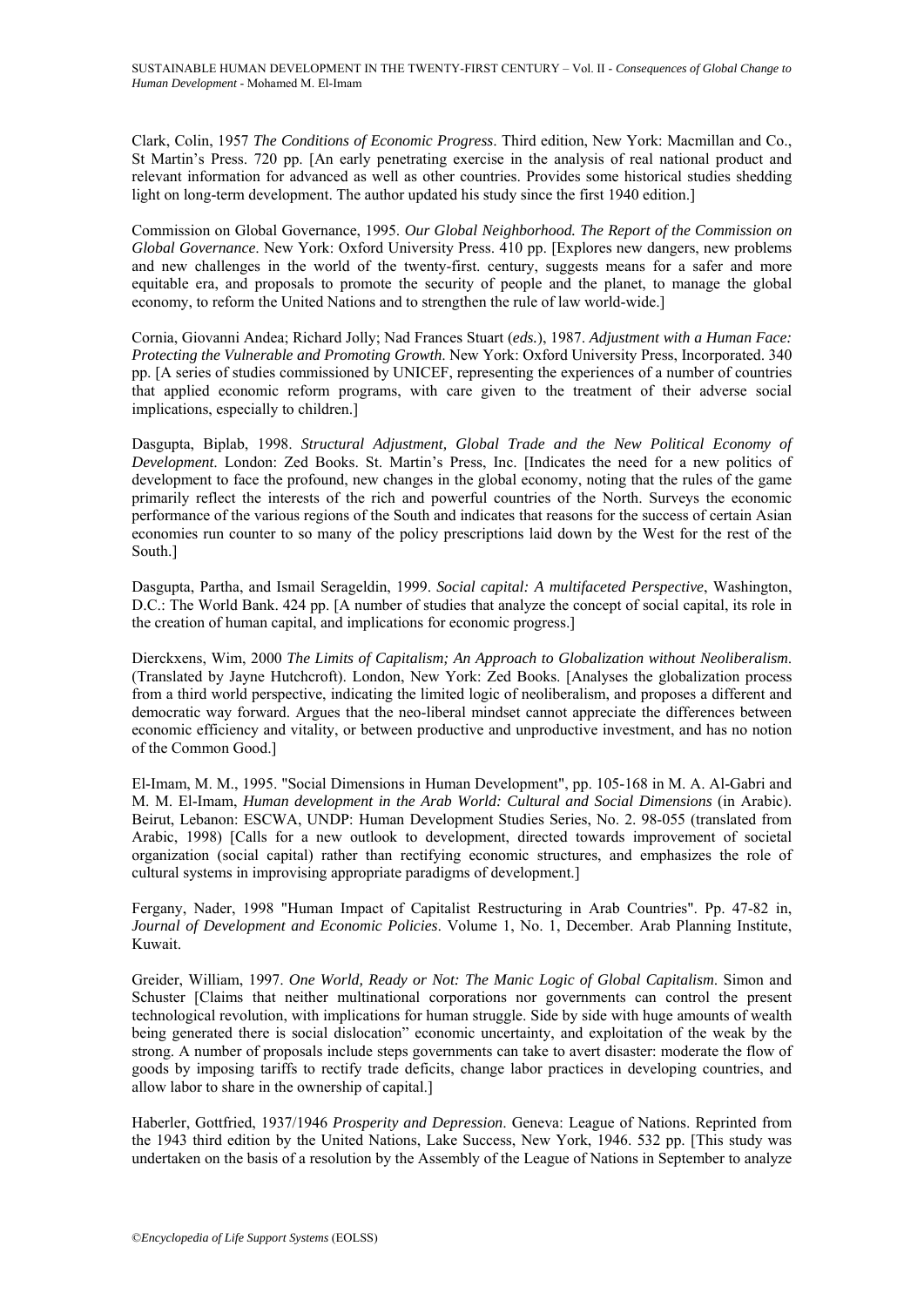and sift the various theories of business cycles. It provided a basis for empirical studies that started with cycles in the American economy. A critical review of the different theories, indicating the role played by changes in investment.]

Haq, Mahbub ul, 1995. *Reflections on Human Development*. New York: Oxford University Press. [Explores the new development paradigm whose central focus is on human well-being, rather than per capita income. Development policies and strategies are discussed which link economic growth with human lives in various societies. Besides the evolution of a new Human Development Index, which is a far more comprehensive measure of socio-economic progress of nations, a Political Freedom Index is also presented. A new vision of human security equates real security with security of people in their homes, their jobs, their communities, and their environment. Concrete proposals are presented to overcome global poverty within a decade, promote key reforms in the Bretton Woods institutions, and the establishment of a new Economic Security Council within the United Nations.]

Hirschman, Albert O., 1957 "Investment policies and "dualism" in underdeveloped countries". *American Economic Review*, 47, Sept.

Hirst, Paul; and Graham Thompson, 1999. *Globalization in Question: The International Economy and the Possibilities of Governance*. (Second edition) Cambridge: Polity Press. 310 pp. [Claims that globalization is a myth, denting the change into a new form of world capitalism dissolving national frontiers and weakening national controls. Truly global enterprises are relatively rare, with most firms still nationally based and trading in limited markets. There is not a massive shift of capital, investment, and employment from advanced to developing countries, which globalization would require. The world economy is not uncontrollable and is not genuinely global, but rather regional, with the G3 (Europe, Japan, North America) dominant.]

Jameson, F.; and M. Miyoshi (*eds.*), 1998. *The Cultures of Globalization*. Duke University Press. 393 pp. [Considers the process of globalization and how the global character of technology, communication networks, consumer culture, intellectual discourse, the arts, and mass entertainment have all been affected by recent worldwide trends. The speed and intensity of export and import of culture have increased to unprecedented levels in recent years. Cultures of globalization cover media, environment, feminism, the university, and perspectives drawn from both the first and the third worlds.]

Kanbur, Ravi, and Nora Lustig, 2000 "Why Inequality is Back on the Agenda". Pp. 285-306 in, Pleskovic and Stiglitz: *Annual World Bank Conference on Development 1999*. Washington, D.C.: The World Bank. (2000)

Khan, Azizur Rahman; and M. Muqtada., 1997. *Employment Expansion and Macroeconomic Stability under Increasing Globalization*. ILO Studies Series, Geneva: International Labour Office. 384 pp. [Investigates why employment and stability are absent from the globalized world and what might be done to introduce them. The problem is treated on a regional basis on the basis of the findings of a project prompted by the International Labour Office.]

Kuznets, Simon, 1955. "Economic Growth and Income inequality". *American Economic Review.* Vol. 45, pp. 1-28.

Lewis, W. A., 1954 "Economic Development with Unlimited Supplies of Labour". *Manchester School*, May 1954

Lewis, W. A., 1955 *The Theory of Economic Growth*. London: Allen and Unwin. 453 pp. [One of the early works that deal squarely with theories of economic growth. It emphasizes the will to economize, investigates economic institutions, knowledge, capital, population and resources and the role of the government.]

Marshall, Alfred, 1947/1890 *Principles of Economics; An Introductory Volume*. Reprinted from Eighth Edition, 1920, London: Macmillan and Co., Ltd. (First published, 1890). 871 pp. [A fundamental text of economic analysis that has governed literature for a lengthy period of time.]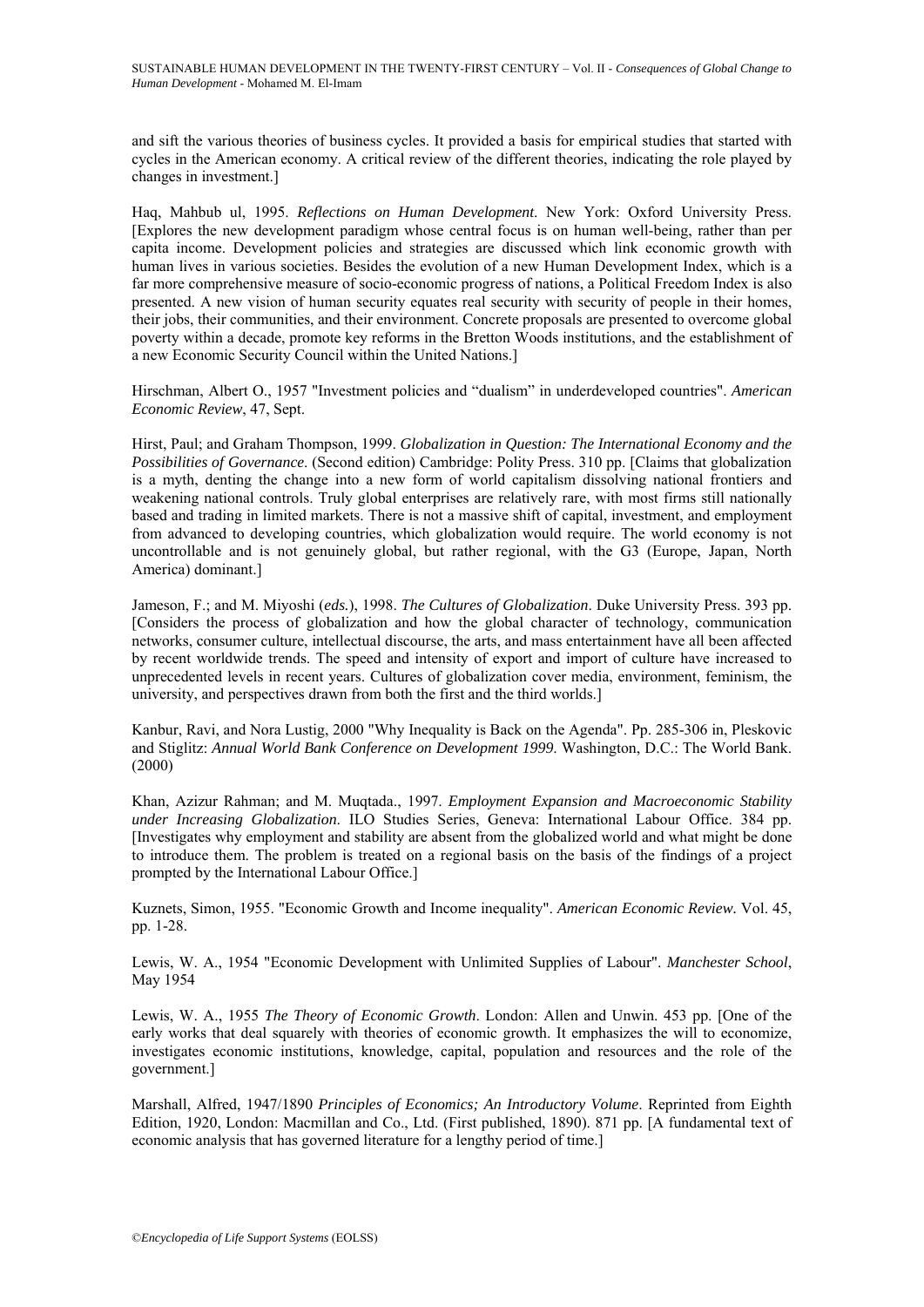Mansell, Robin; and Uta Wehn (eds.), 1998. *Knowledge Societies: Information Technology for sustainable Development*. Oxford: Oxford University Press. 323 pp. [Examines the ways in which powerful information and communication technologies are being harnessed to development goals, thus helping to reduce the risk of exclusion and create new opportunities for developing countries. Emphasizes the urgency of developing new social and technological infrastructures so as to ensure that new technologies are used effectively. It also outlines and offers practical steps intended to guide stakeholders interested in shaping their future innovative knowledge societies.]

Mehrotra, Santosh and Richard Jolly, (*eds.*), 1998 *Development with a Human Face. Experiences in Social Achievement and Economic Growth*. Oxford University Press. 508 pp. [Examines the successful health and educational advances of 10 developing countries whose social achievements outpaced the majority of other developing countries, bringing many of their social indicators level with those of industrialized nations. Provides valuable guidance to policy makers in developing countries seeking to duplicate these successful social policies.]

Nussbaum, Martha; and Amartya Sen (*eds.*), 1991. *The Quality of Life*. Oxford: Oxford University Press. 453 pp. [Provides a systematic exploration of the content, reach, and relevance of the concept of the quality of life, and ways of making it concrete and usable. Gives insights into capability-based assessment of the quality of life, and discusses corrections for gender-based inequalities, determining medical priorities, and promoting living standards.]

Portes, Alejandro, 1998. "Social capital: Its origins and applications in modern sociology", *Annual Review of Sociology* 24.

Robertson, D. H., 1938 "The Future of International Trade". *Economic Journal*, Vol. XLVIII, March, 1938.

Schumpeter, J. A., 1911/1949 *The Theory of Economic Development*. Re-edited 1926 and translated by R. Opie into English in 1934 Edition. Cambridge, Mass: Harvard University Press, 1949. 255 pp. [An inquiry into profits, capital, credit, interest and the business cycle. One of the early treatments of the theory of economic development, differentiating it from growth and emphasizing the role of entrepreneurs and innovation.]

Sen, Amartya, 2000 *Development as Freedom*, New York: Vintage Anchor Publishing. 384 pp. [Argues that freedom is both the end and most efficient means of sustaining economic life, and the key to securing the general welfare of the world's entire population. Demonstrates its current applicability and possibilities, irrespective of association with any particular historical, intellectual, political, or religious tradition. An attempt is made to compare the Capabilities (Freedoms) approach with other conceptual systems: income-egalitarian, classical utilitarian, libertarianism or Rawlsian theory of justice, led for advocating open dialogue, civil freedoms and political liberties as prerequisites for sustainable development, rather than the claim that opulence is sufficient to create ability to live as one likes.]

Serageldin, Ismail; and Joan Martin-Brown (eds.), 1999. *Culture in Sustainable Development: Investing in cultural and natural endowments*. Washington, D.C.: World Bank. [Proceedings of a conference sponsored by the World Bank and the United Nations Educational, Scientific, and Cultural Organization. Deals with sustaining culture and creative expression in development, the nature of culture, the social dimensions of culture, economic challenges and opportunities and intrinsic value of cultural heritage, the role of private financing in sustainable cultural development, promoting cultural partnerships, and investing in cultural industries.]

South Commission, 1990. *The Challenge of the South: The Report of the South Commission*. New York: Oxford University Press. 340 pp. [A report of the South Commission established in 1987 by the Third World Foundation and the Malaysian Institute of Strategic and International Studies to tackle the problems of development as seen by developing countries. Analyses the problems the countries of the South face, the strategies they have adopted for dealing with them, and the lessons that can be drawn from past experience in the light of current and anticipated international conditions.]

Stiglitz, Joseph E., 1998. "Towards a new paradigm for development 1998". Raul Prebisch lecture.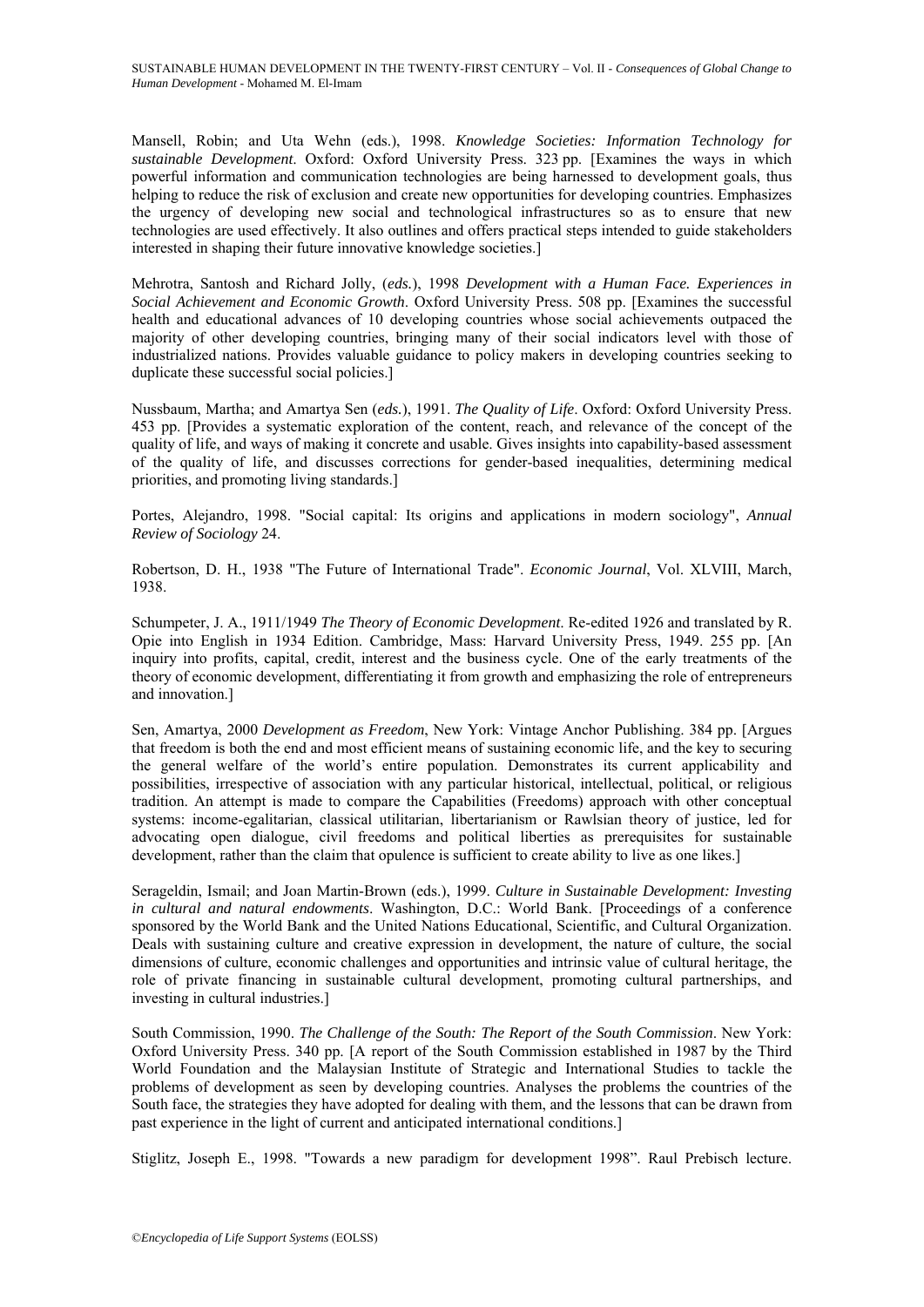Geneva: UNCTAD. (Mimeo).

Streeten, Paul Patrick, 2001 *Globalisation: Threat or Opportunity?* 190 pp. [Deals with the main aspects of globalisation, namely trade, global financial flows, technology and transnational corporations, and international convergence of real wages, indicating its beneficial and harmful aspects. Examines the impact of globalization on growth, productivity, unemployment, income distribution, technology and institutions, as well as on culture, and discusses the role of government in the era of globalization, arguing that globalization and free markets call not for less government but for more, as well as for pressures from the civil society.]

Ugarteche, Oscar, 2000 *The False Dilemma; Globalization: Opportunity or Threat?* (Translated by Mark Fried). London, New York: Zed Books Ltd. 240 pp. [Questions the assumption that globalization is either good or necessary for Latin America and examines the neo-liberal theories that promote it. Considers recent trends in economics, questions the link between industrialization and progress, reviews economic theory behind recent policies in Latin America, and examines the evidence of the past five years to show how the deepening systemic crisis, disparities between countries, and financial volatility are linked to productivity, in particular to the constant transfer of resources from South to North. Denies the "false dilemma" that countries must either export goods or their economy will die.]

UNDESA, 2000 *Building Partnerships for Good Governance. The Spirit and the Reality of South-South Cooperation*. New York: United Nations. 68 pp. [Proceedings of the World Conference on Governance, representing conditions and elements of successful partnerships, and importance of partnerships for Governance built upon mutual trust and commitment to provide a platform for ongoing dialogue among international, national and local communities to promote peace and sustainable development.]

UNDP, 2000, a. *Human Development Report 2000*. UNDP, New York: Oxford University Press: (and previous issues).

United Nations, 1951 *Measures for the Economic Development of Under-developed Countries.* May 1951. U.N. 1951.II.B.2. 108 pp. [Report of a Group of Experts appointed by the Secretary General of the United Nations to study the problem of reducing unemployment and under-employment in underdeveloped countries in the light of the prevailing economic situation and of the requirements of economic development. Indicates pre-conditions of economic development, economic organization, technology, domestic capital formation, population growth, and calls for development planning, discussing its priorities and techniques, and external elements implied by terms of trade and external capital.]

United Nations Institute for Social Development (UNRISD), 2001. *Visible Hands*. Earthscan Publications, Limited. 194 pp. [A critical review of the failure to realize the objectives of the World Summit for Social Development in 1995, and a penetrating critique of over-reliance on the "invisible hand" of unregulated markets to achieve them. Presents a comprehensive review of policies, strategies and institutional reforms Reveals the failings of unregulated markets and the importance of a well-run public sector, as well as a healthy, educated and well-informed public. Shows how the "visible hands" of public participation and democratic governance are crucial in creating a decent society.]

Waldrop, M. Mitchell, 1993. *Complexity: The emerging science at the edge of order and Chaos*. New York: A Touchstone Book, published by Simon and Schuster. 359 pp. [Combines the works of Nobel Laureates in physics and economics, mathematicians, biologists, and computer scientists who founded in 1984 the Santa Fe Institute to study the new science of "complexity", a field that searches for order in systems previously thought to be chaotic. They refuse the kind of linear, reductionist thinking that has dominated science since the time of Newton. Instead, they are gathering novel ideas about interconnectedness, coevolution, chaos, structure, and order, and they're forging them into an entirely new, unified way of thinking about nature, human social behavior, life, and the universe itself.]

Webster, F., 1995. *Theories of the Information Society*, Routledge. 257 pp. [Examines what thinkers mean by an information society, and assesses the variety of theories of information in society currently available, and different approaches to informational developments, taking into account that the Western economic base has shifted from production/manufacturing to service and information, which has changed the class structure and political process. Provides critical commentaries on the major post-war theories: